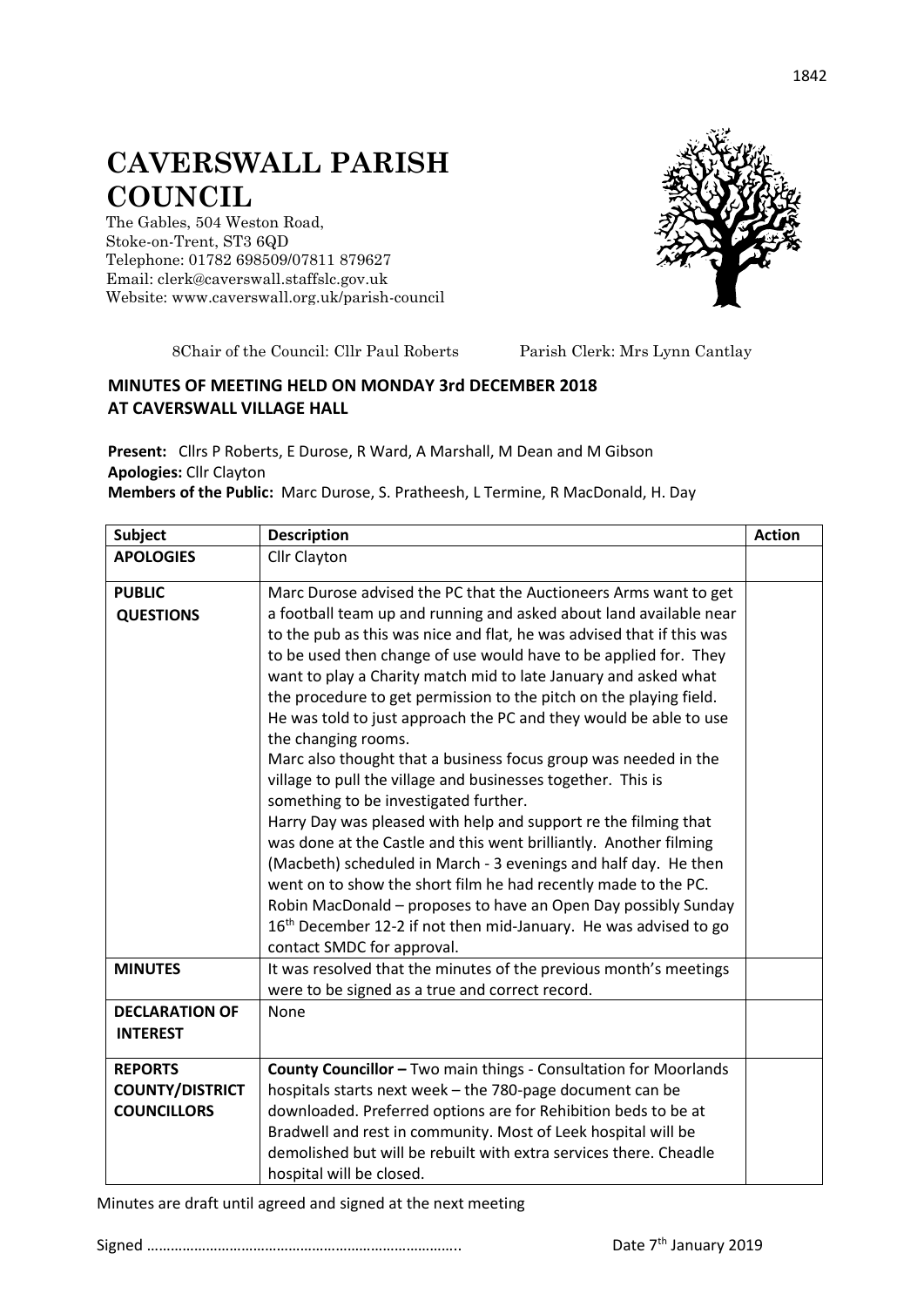| <b>Subject</b>         | <b>Description</b>                                                                                        | <b>Action</b> |
|------------------------|-----------------------------------------------------------------------------------------------------------|---------------|
|                        | Medium terms financial still ongoing will know on 6 <sup>th</sup> Dec what                                |               |
|                        | money they will get then need to see where it is best spent.                                              |               |
|                        | District Councillor - nothing to report                                                                   |               |
|                        | <b>Informal Police meeting - Scheduled for Saturday <math>8th</math> December at</b><br>11am in The Gavel |               |
| HANDYMAN/              | Handyman - Handyman to litter pick towards Weston Coyney                                                  | Clerk         |
| <b>LENGTHSMAN</b>      |                                                                                                           |               |
|                        | <b>HIGHWAYS ISSUES:</b>                                                                                   |               |
| <b>MATTERS ARISING</b> | 144/18-Grids and Drains - no report                                                                       |               |
| <b>FROM PREVIOUS</b>   | 145/18-Footpaths-no report                                                                                |               |
| <b>MEETINGS</b>        |                                                                                                           |               |
|                        | 146/18 - Village Signs - Caverswall                                                                       |               |
|                        | (131/18. 119/18, 104/18, 88/18, 73/18.58/18, 46/18, 31/18, 17/18,                                         |               |
|                        | 3/18, 160/17. 141/17, 126/17, 114/17, 101/17, 83/17)                                                      |               |
|                        | Revised designs shown to Councillor and these were approved,                                              |               |
|                        | production can now go ahead. Clerk to contact David Greatbach                                             | Clerk         |
|                        | from SCC Highways re the Blythe Bridge Road sign to check on its                                          |               |
|                        | location etc.                                                                                             |               |
|                        |                                                                                                           |               |
|                        | 147/18 Damaged Height Restriction sign<br>(133/18. 122/18, 108/18, 92/18, 78/18, 66/18, 55/18)            |               |
|                        | Purchase order for repair sent to Kel Construction, money received                                        |               |
|                        | from the person who caused the damage.                                                                    |               |
|                        |                                                                                                           |               |
|                        | 148/18 Bus Service                                                                                        |               |
|                        | (135/18)                                                                                                  |               |
|                        | Still waiting response from D & G Buses.                                                                  |               |
|                        | 149/18 Replacing Fencing along The Dams                                                                   |               |
|                        | (136/18)                                                                                                  |               |
|                        | Clerk provided quote from Trentham Fencing for replacing the post                                         |               |
|                        | and rail fencing at the Millennium Garden, they advised not to                                            |               |
|                        | replace the fencing in the hedge along The Dams. Further quote to                                         |               |
|                        | be provided from another company therefore decision was                                                   |               |
|                        | deferred until the January meeting. In the meantime, Cllr Marshall                                        | AM.           |
|                        | has volunteered to temporarily repair a broken post.                                                      |               |
|                        | 150/18 Waste/Dog Fouling bins                                                                             |               |
|                        | (140/18)                                                                                                  |               |
|                        | Decision was made not to replace the bin on the playing field as                                          |               |
|                        | this is not emptied by SMDC. They do empty the bin located on the                                         |               |
|                        | verge by the seat on The Dams which is close to the playing field.                                        |               |
|                        | Clerk to arrange for a sign to be produced to be place on the                                             |               |
|                        | playing field saying "Please put all waste in bin on The Dams, thank                                      |               |
|                        | you"                                                                                                      |               |
|                        | 151/18 Millennium Garden                                                                                  |               |
|                        | (141/18)                                                                                                  |               |
|                        | Discussed under Confidential Matters (Councillors only)                                                   |               |
|                        |                                                                                                           |               |

Minutes are draft until agreed and signed at the next meeting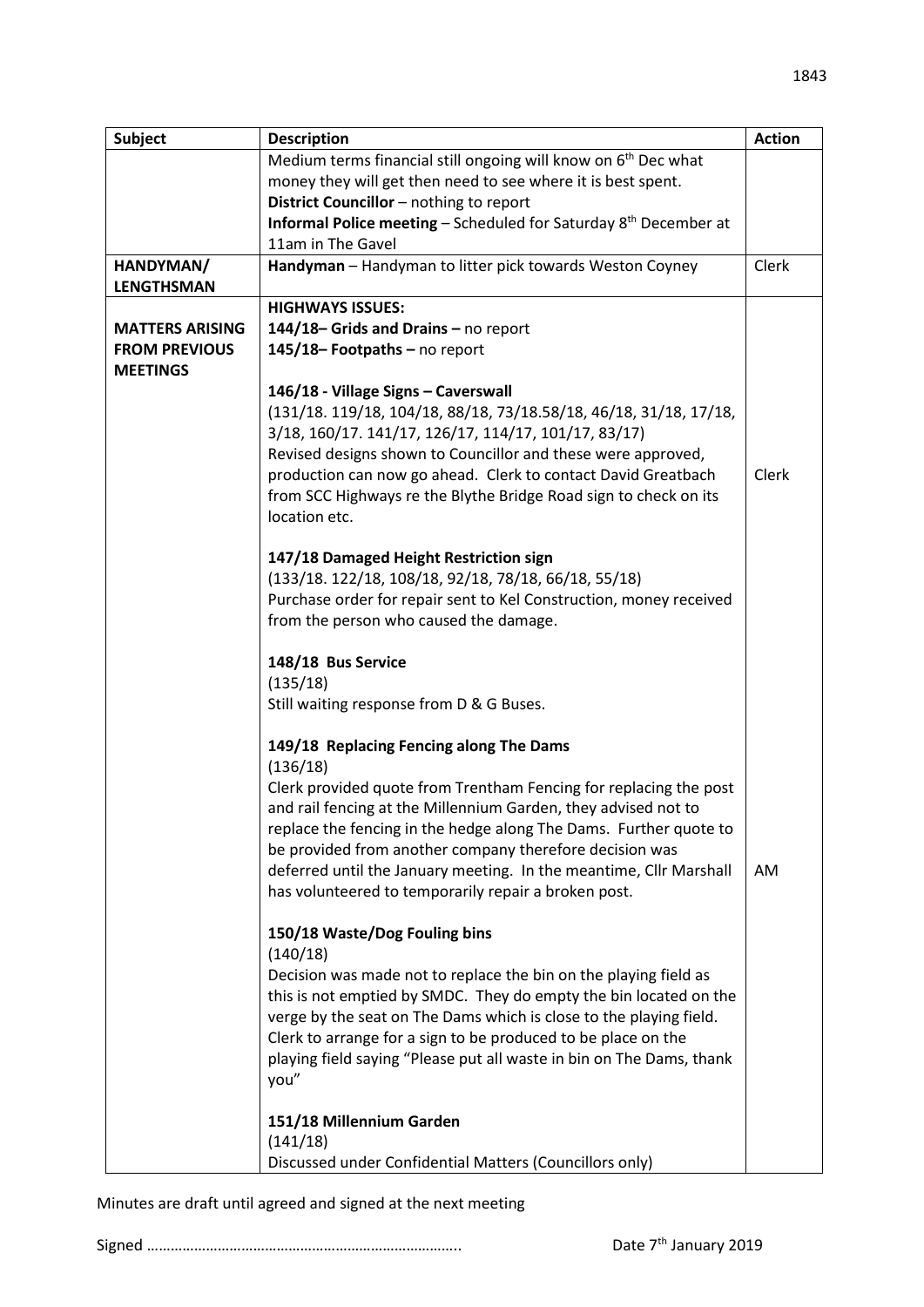| <b>Subject</b>        | <b>Description</b>                                                    | <b>Action</b> |
|-----------------------|-----------------------------------------------------------------------|---------------|
|                       | 152/18 Roughcote Lane - heavy goods vehicle damage                    |               |
|                       | (142/18)                                                              |               |
|                       | Nothing heard back                                                    |               |
|                       |                                                                       |               |
|                       | <b>Unresolved Items: none</b>                                         |               |
| <b>CORRESPONDENCE</b> | <b>TSB</b><br><b>Bank Statement</b>                                   |               |
|                       | Karen Bradley MP<br>Re Tree Planting                                  |               |
| <b>FINANCE</b>        | 153/18-Accounts                                                       |               |
| <b>AND</b>            | Payments:                                                             |               |
| <b>ANNUAL RETURN</b>  | The following accounts were approved for payment: -                   |               |
|                       |                                                                       |               |
|                       | £284.99 *<br>Mrs L Cantlay – Clerk Salary and Expenses – Dec          |               |
|                       | Town & Country Services - Oct invoice<br>£312.00                      |               |
|                       | JLR Metalworks - Design of village signs work to date<br>£780.00      |               |
|                       | Mr P Roberts - Poppy wreath reimbursement<br>£ 25.00                  |               |
|                       | Mr P Roberts - Duplicate keys re flagpole for all Cllrs<br>£15.00     |               |
|                       | TOTAL PAYMENTS THIS MONTH - £1416.99                                  |               |
|                       | $\ast$<br>- indicates payments to be made via Internet Banking Faster |               |
|                       | Payment approved at meeting.                                          |               |
|                       | Transfer: £700.00                                                     |               |
|                       | <b>Receipts:</b>                                                      |               |
|                       | Bank Interest (both accounts) - November - £8.46                      |               |
|                       | Alex Mizan - Donation re damage to height barrier - £800.00           |               |
|                       | Total Receipt - £808.46                                               |               |
|                       | Bank Accounts (after any payment or receipts made):                   |               |
|                       | Current Account - £249.45 after payments made                         |               |
|                       | Instant Access Account - £11,748.13                                   |               |
|                       | Contingency Account - £14,124.97                                      |               |
|                       | 154/18 Pre-precept Account report from Clerk/RFO                      |               |
|                       | Clerk supplied all Councillors with up to date Account sheets and     | Clerk         |
|                       | bank balance statement. Precept breakdown will be provided by         |               |
|                       | Clerk prior to January meeting.                                       |               |
|                       | 155/18                                                                |               |
| <b>PLANNING</b>       | <b>Applications-</b>                                                  |               |
| <b>MATTERS</b>        | SMD/2018/0651 - Tunstall Stych Farm Dilhorne Lane - Demolition        |               |
|                       | of existing pig barn and formation of storage unit - NO OBJECTIONS    | Clerk         |
|                       | SMD/2018/0708 - Copper Beeches The Hollow Caverswall -                |               |
|                       | Proposed alterations & extensions to existing house - NO              | Clerk         |
|                       | OBJECTION subject neighbours conservation officers comment near       |               |
|                       | listed building impact                                                |               |
|                       | Decisions - none                                                      |               |
|                       | <b>Appeals: None</b>                                                  |               |
|                       | <b>Enforcement Matters: partially discussed under Confidential</b>    |               |
|                       | Clerk advised that after being contacted by a Councillor that she     |               |
|                       | had contacted Enforcement re Green Man Cottage and planning           |               |
|                       | permission was not required for the change from garage door to        |               |
|                       | windows it is permitted under Part 1, Class A of the General          |               |
|                       | Permitted Development Order.                                          |               |

Minutes are draft until agreed and signed at the next meeting